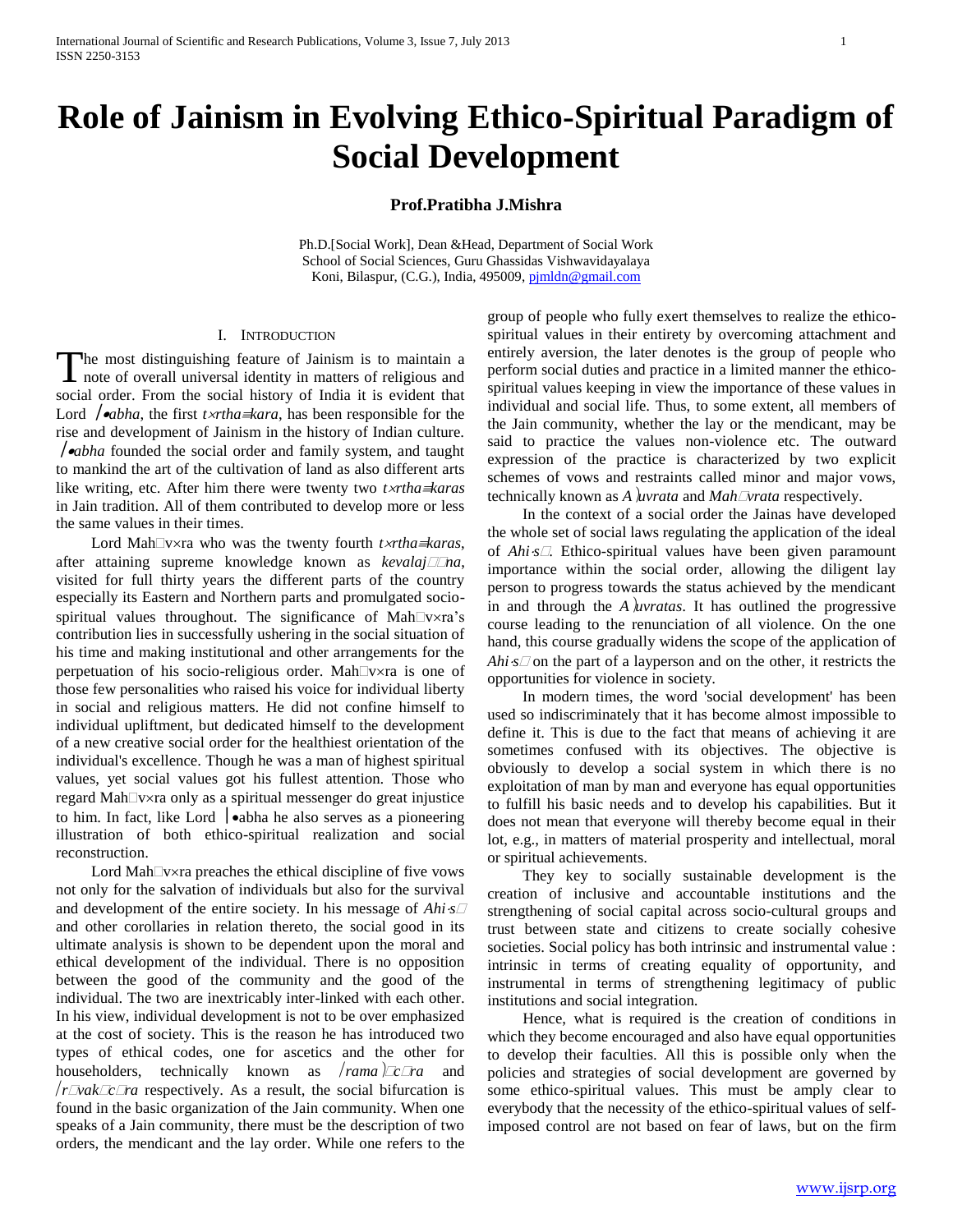conviction that self-control is the surest way for one"s social good and spiritual uplift.

 "Social dvelopment is a process that seeks to recreate a system which opens up the fountain springs of life-force operating both in individuals and in the community. It leaves behind the conventional concept of 'adjustment' of the individual to a given situation, but tries to create a new, more congenial situation, which can make a progressive equilibrium between the individual and the community possible. The new situation may comprise of a new set of values, attitudes and practices and different, more sustainable and efficacious 'institutions' – that is, structures and organizations to translate those values into practice."

### *Prof. P.D. Kulkarni*

 If socialism is promoted only for the materialistic progress in the name of raising the living standard or the development of collective well-being of society governed only by materialistic considerations, then it would create contradictions. For unless there be simultaneously a change in the mental milieu of the members of the society, mere changes in the material condition in terms of socialistic criteria will be of no avail. The impression of the accustomed ways of living would stand opposed to the changed material conditions of society.

 *Social development is a process, which results in the transformation of social structures in a manner, which improves the capacity of the society to fulfill its aspirations. Society develops by consciousness and social consciousness develops by organization. The process that is subconscious in the society emerges as conscious knowledge in pioneering individuals. Development is a process, not a programme. Its power issues more from its subtle aspects than from material objects.*

 The practice of ethico-spiritualism can bring social development in a real sense. It will be recalled that among the five vows prescribed for right conduct one is *Aparigraha*, i.e. limiting one"s possessions and giving the surplus in charity. This is the highest form of socialistic mentality and is pre-requisite for non-violent and spiritual uplift. It results in a real and sustainable development of man and society. For such socialistic bent of mind we need to follow simple living and high thinking. In Jainism, all souls are regarded as basically similar and they all suffer from the same disease of ignorance that is delusion. This is enough reason for achieving individual excellences and social good.

 Similarly, non-violence is an integrated concept and foundation of all sorts of values. It has relation with the different aspects of social life. The cause of deterioration in society is that our social scientists have neglected the role of non-violence and other ethico-spiritual values in developing social sciences and framing social policies accordingly. This is why harmony and cohesion of our society is becoming subject to different kinds of threats in the form of corruption, disparity, violence, criminal and terroristic activities and different types of cultural conflicts. Due to the negligence of ethico-spiritual perspective in social development, the politics of today has become nothing more than mere diplomacy. Economics system is working for imbalanced growth of man and society and as such it has failed to achieve welfare of mankind. Education, by neglecting values, has become uninspiring. Instead of promoting cultural values it promotes materialistic attitude. Similarly, the study of psychology is unable to transform the consciousness of human beings.

 Looking at the present scenario of the world there is a great need to rethink, rearticulate and redefined the whole concept of social development, keeping philosophy of spirituality, nonviolence, self-restraint and non-possession in centre. The question is – How is it possible to develop such a social structure when the present sociology is based on the Darwinean motto of "Survival of the Fittest" and the concept of "Violent classstruggle" given by Karl Marx? The extreme competitiveness of capitalism as evidenced in the present world inevitably increase violence in society. The real social progress based on socialistic ideals must eschew the principles of Darwin and that of Marx. This is possible only if the spirit of non-violence be made the pivotal mover of the ways of life both in the individual and the social sphere. This type of socialism of non-violence can be built on the basis of universal principle given by  $c\Box$ rya Um $\Box$ sv $\Box$ ti, viz., "*parasparopagrahoj* $x \sqrt{n}$ *m*" i.e. the very nature of the souls is to render service to others and "*tayassiye*" i.e. one life is dependent on other, are followed. To materialize these principles, society needs to inculcate the spirit of interdependence, relativity, friendliness, communal harmony, tolerance and co-existence.

 **The World Summit for Social Development (WSSD)**, held in Copenhagen from March 5-12, 1995 is a useful starting point for a discussion of social policy as it galvanized the attention of the world and succeeded in reaching consensus on a set of global commitments on social development. The report on the Social Summit by the UN Secretary General (February 2005) recognizes significant gaps in the areas of employment (or livelihoods); social integration; and the enabling environment– defined as improving the economic, legal, political and institutional environment for social development. The sectoral focus of the Millennium Development Goals (MDGs) has led to a relative neglect of these crosscutting issues. Social policy is defined as a series of public policies designed to promote social development, undertaken by a variety of actors through a range of instruments. We envision social development as a natural complement to economic development with both intrinsic and instrumental value. While there is lack of consensus on the definition of social development it is generally understood to comprises of a set of objectives including equity and social justice, which subsume additional objectives including social inclusion, sustainable livelihoods, gender equity, increased voice and participation. They subscribe to the position taken by the 2001 Report on the World Social Situation that the principle of social justice most concisely captures the essence of the World Summit on Social Development (WSSD) and, as such, has tended to be accepted as the goal of social development.

Fur purposes of formulating social policies, however, they propose to go a step further by recognizing that social development involves multiple levels of engagement at the level of individuals, social groups, and society. As a working definition, social development can be described as the process of increasing :

> The assets and capabilities of individuals to improve their well-being,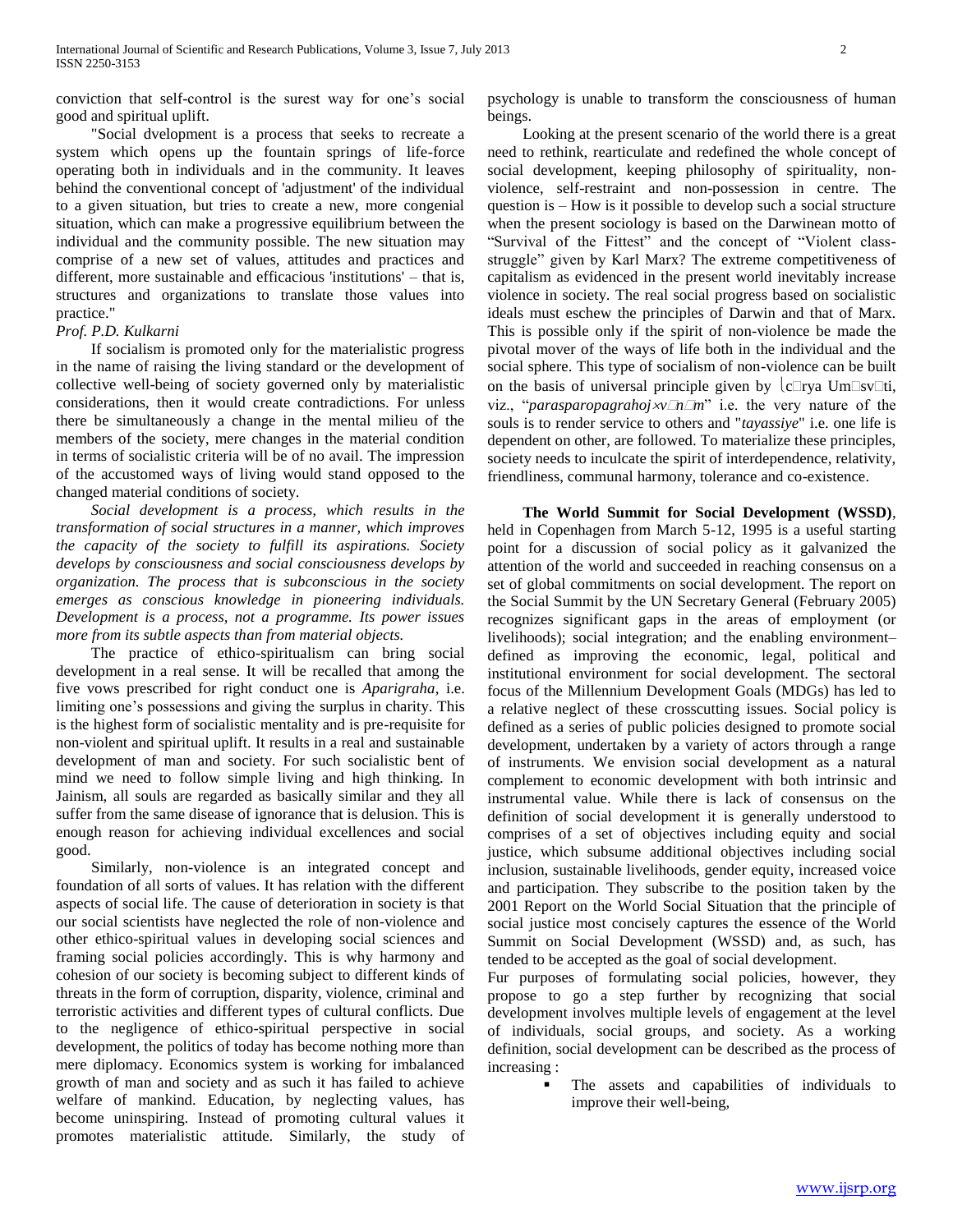- The capacity of social groups to exercise agency, transform their relationships with other groups, and participate in development processes,
- The ability of society to reconcile the interests of its constituent elements, govern itself peacefully, and manage change.

 Social policies then are public policies aimed at three levels : promoting equality of opportunity to benefit individuals (microlevel), equality of agency and institutional reform to benefit groups (meso level), and horizontal and vertical social integration to benefit society (macro level).

 "*It is a process of planned social change designed to promote the well-being of the population as a whole in conjunction with a dynamic process of economic development*." James Midgley (1995)

 "*Basically the process of social development stands for a conscious and deliberate intervention with the instruments of policy and planning in order to bring about changes that lead towards desired goal."*

P.D. Kulkarni

 The evaluation of the concept of social development the manpower required for its implementation, and the role and contribution of social sciences in social development are really linked together in one continuing theme, being just different paints in one and the same continuum. It reveals an all-enhancing and inter-related broad spectrum against which man's potential for development is to be brought out to the fullest extent possible. For this, society must ensure a congenial atmosphere in which full growth of economic, social, spiritual advancement. The theory and practice of social development must be one, which seeks to have not just a higher standard of living, but also a better quality of life. This alone will bring the best in people, by the efforts of the people themselves, who will live happily ever afterwards."

 The Ethico-spiritual paradigm of Jainism since its very inception has been engaged in the noble task of uplifting individual as also the social life by revitalizing the society with the awakening of moral and spiritual values in all walks of life. Jainism is eco-human centric in its approach and spiritualistic in its depth as against the mere anthropocentric model of social development takes exclusively the interest of man into consideration, all other things are treated as subservient to and mere meant for fastening the interest of man. But the modal of social development based on the principle of non-violence takes the entire environment into account and thereby makes the real social development possible.

Thus, the Jainism lays stress on Ethico-spiritual paradigm keeping in view not only the development of the entire social and the environmental milieu as well to ensure the social development in the true sense of the term.

 Paradigm shift is a characteristic feature almost of all knowledge society. However, in some cases such as physical sciences, paradigm constitutes a dynamic structure, which makes for visible progress, while in other cases, e.g. in social sciences such things do not happen. It is a matter of common observation that society advances in paradigmatic stages, but knowledge of society does not do so. In the domain of human action the movement from Stone Age to Metal age, from Metal age to Industrial age, from Industrial age to Technological age and from Technological age to the age of Globalization and Post Modernism decidedly marks a paradigm shift. It does not necessarily indicate social progress in terms of the well being of all. Social development of today has become a target of adverse criticism of an increasingly large number of people. It"s monopolistic, exclusivistic and imperialistic attitude do not predict for the well-being of society. Though developed society has virtues, yet it is not free from many engulfing problems such as robberies, murder, casticism, terrorism, corruption, environmental pollution, addiction to intoxicating substances, degradation of moral values, communalism, etc. Balanced social development would establish and ensure global harmony and mutual cohesion between the different segments of the society. It would thereby have no room for the emergence of social evils that beset the present state of social development.

 Attempts are no doubt continuously undertaken by the authorities at the helm of affairs. Newer and newer problems are in the offing as time goes on. In this scenario, the ethico-spiritual paradigm of social development of Jainism can vigorously present itself as a case in point. It can act as an eye opener to what should be done to usher in a society free from all undesirable social phenomena eating into vitals of social life. For this reason that an indepth study and research based analysis of the ethico-spiritual paradigm of social development as suggested in Jainism is all the more necessary.

 Ethico-spiritual Paradigm will help us to understand the role of the transcendental states and powers of man in the field of social development. In this modern era the concept of ethics and spirituality has been kept aside, and man fails to understand the implications and depth of human existence and his potentialities. One should try to understand the ethico-spiritual values under a much wider and deeper perspective.

 The Ethico-spiritual Paradigm seems to be the panacea of all social evils and it will act as a corrective step to check the current deviation, thus it is the crying need of the time to focus the utility of such paradigm to the society and this spirit will not only make clear its endemic discomfort but also endow it with a new intellectual force and liveliness which will help to inaugurate a new era of LOVE, peaceful and human harmony at the individual, institutional and society, level, for ethics and spirituality according to Jainism are cosmic, all-encompassing and all embracing. In the post-modern era, thus ethical and spiritual values alone can provide the healing touch and make the attempts of social development meaningful for the individual and the society at large.

#### **REFERENCES**

Original Texts

- [1] A $\Box$  ga Sutt $\Box$  i.Ed. Acharya Tulsi, Mui Nathmal, In three volumes.Ladnun : Jain Vishva Bh $\Box$  rat $\Box$ . Vol.I, 1974, Vol.-II, 19, Vol.-III, 1974.
- [2]  $\Box$  c $\Box$  r $\Box$  ga Bh $\Box$ •ya $\Box$ .Ed. Acharya Mahapraj $\Box$  a.With text, Sanskrit commentary, Hindi translation, Comparative notes, Topic in text and commentary and Various appendices. Ladnun : Jain Vishva Bh $\Box$ rat $\Box$ Institute.1994.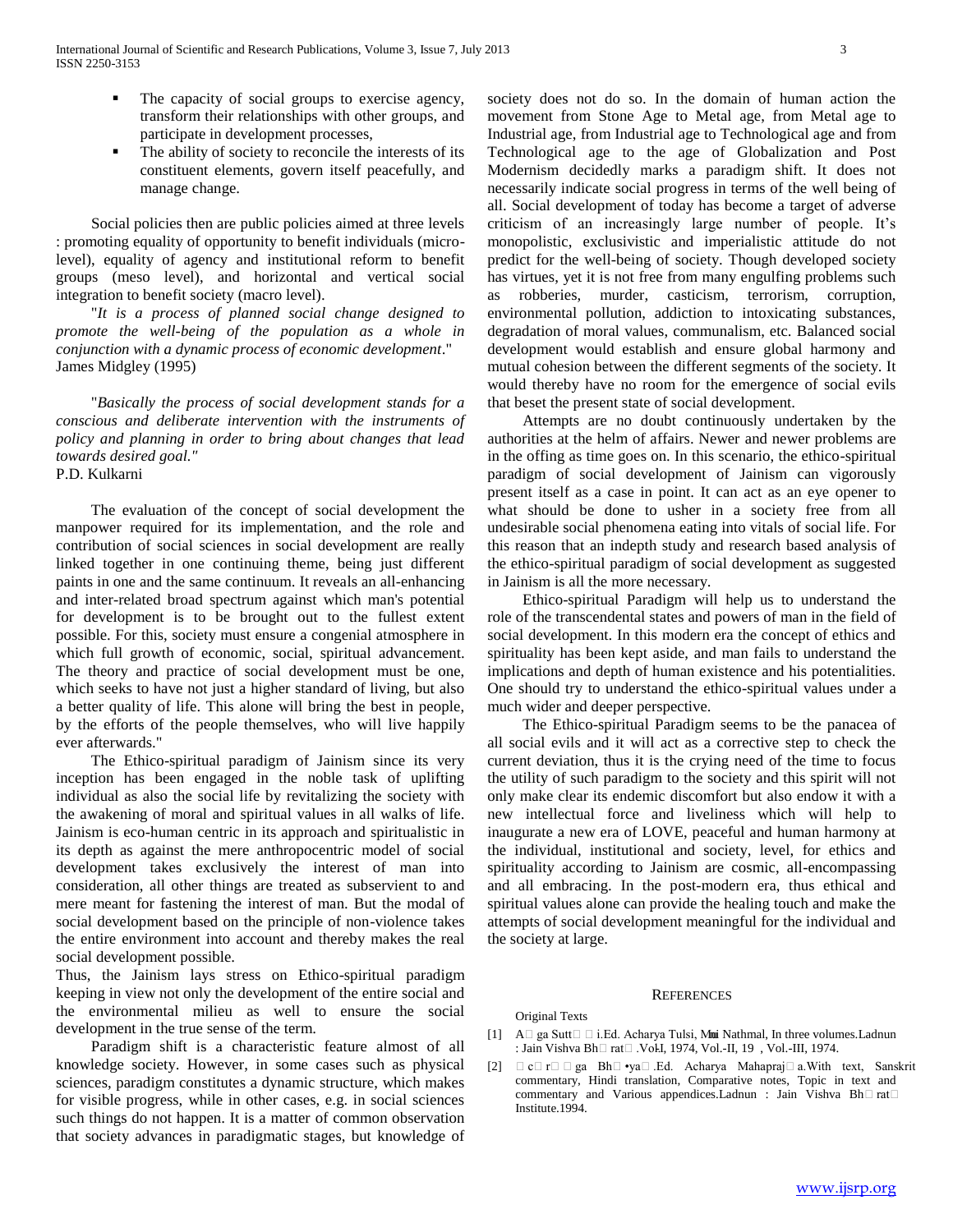- [3]  $\Box$  c $\Box$  r $\Box$  ga S $\Box$  tra.Ed. Yuv $\Box$  c $\Box$  rya Mishrimalji 'Madhukar'.With original [9] Text, Hindi version, Notes, Annotation and Appendices.Beawar : Shri gam Prakashan Samiti.1998.
- $\Box$  dipur $\Box$  a of Jinsen $\Box$  c $\Box$  rya.Ed. Pannalakin Vara $\Box$  as  $\Box$ : Bh $\Box$  rt $\Box$  ya  $J\tilde{n}$  np  $\Box$  tha 3rd edn. 1988.
- [5]  $\Box$  tm  $\Box$  k  $\Box$  Dar $\Box$  an.Ed. Dinesh Muni.Ladnun : Jain Vishva Bharati Prak $\square$  an.2005.
- [6]  $\Box$  va $\Box$  yaka Niryukti of  $\Box$  c $\Box$  rya Bhadrab $\Box$  hu.Ed. Sama $\Box$   $\Box$ Kusumpraj□ □ .Ladnun : Jain Vishva Bharati.2001.
- [7] Bhagava $\Box$  Vi $\Box$  hapa $\Box$  $\Box$  att $\Box$ .Ed. Mah $\Box$  prani, with Prakrit Text, Sanskrit renderings, Hindi translation and Critical annotations.Ladnun : Jain Vishva Bharati Institute.Vol. I, II, III.1994.
- [8] Bhagvat  $\Box$  S $\Box$  tra.Ed. Mishrimalji Maharaj.Beawar :  $\Box$  gam Prak $\Box$  shan Samiti.1991.
- [9] Da□ vai□ liya□ .Ed. Muni Nathmal.Wh Pr□ k•t Text, Sansk•t Renderings, Hindi Translation and critical annotations.Ladnun : Jain Vishva Bharati.1975.
- [10] Dharm $\Box$  m•ta  $S \Box g \Box r$  of  $\Box \Box \Box$  dhar.Ed. Kailash Chandra Shastri.Delhi Bh $\Box$  rat $\Box$  ya J $\Box$   $\Box$  napith Praka $\Box$  an.1978.
- [11] K $\Box$  rtikey $\Box$  nuprek• $\Box$  of Sv $\Box$  mi Kumar. With the rRkrit text critically edited, Along with the Sansk•t commentary of  $\Box$  ubhacandra, With various readings by A.N. Upadhye, With the Hindi translation of Kail $\Box$  shchandra Shastri.Gujarat.1997.
- [12] M $\Box$  L $\Box$  c $\Box$  ra of Vattakera.Ed. Kailash Chandra Shastri, New Delhi : Bh $\Box$  rat $\Box$  ya J $\Box$   $\Box$  nap $\Box$  tha.2000.
- [13] Niyams $\Box$  ra of Kundakunda.Ed. Muni Padmaprabhamaladh $\Box$  rideva.With original text, Sanskrit commentary & Hindi translation. Surat :  $M \Box$  lachanda Kishandas Kapadiya.V.S., 2023.
- [14] Pra□ amarati Prakarana of Umasv□ ti.Ed. Shri param□ ruta prabh□ vaka Mandal.Ag $\Box$  s : Shrimad Rajachandra  $\Box$  sram. Vikram Sa $\Box$  vat 2007.
- [15] Pra $\Box$  na Vy $\Box$  kara $\Box$  a S $\Box$  tra.Ed. Yuv $\Box$  c $\Box$  rya Madhukar Muni.Beawar :  $\Box$  gam Prak $\Box$   $\Box$  an Samiti.IInd edn. 2006.
- [16] Pravacans $\Box$  ra of Kundakunda.Ed. A.N. Upadhye, Agas:Paramshruta Prabhavak Mandal.Ag $\Box$ sa : R $\Box$ jachandra din Sh $\Box$ stram $\Box$ l $\Box$ .(1st edn., 1911), 4th edn. 1984.
- [17] Puru•□ rtha Siddhup□ ya of Am•t Chandra.Ed. Pandit Ajita Prasad.Lucknow : The Central Jaina Publishing House.1933.
- [18] Ratnakara $\Box$  dak  $\Box$   $r\Box$  vak $\Box$  c $\Box$  ra of Manikchanda.Bombay : Digambara Jain Grantham<sup>11</sup>1982.
- [19]
- [20] Tattv $\Box$  rtha S $\Box$  tra of Um $\Box$  sv $\Box$  ti.Ed. Nathmal T $\Box$  tia, "That Which Is".English Translation with the Combined commentaries of Um $\Box$  sv $\Box$  ti, P□ jyap□ da and Siddhasena Ga□ i.America : Collins Publications.1994.
- [21]  $Up \Box$  sakadas $\Box \Box$  ga  $S \Box$  tra $\Box$ . Ed. Indrachand Shastri and transly Atmaramji. Ludhiy $\Box$  n $\Box$ : Acarya Shri  $\Box$  tm $\Box$  r $\Box$  m Jain Praka $\Box$  ana Samiti.1st edn. 1964.
- [22] Uttarajjaya□ □ □ i.Ed. Yuvacharya Mahapraj□ a.With Prakrit Text, Sanskrit rendering, Hindi translation, Comparative notes and Various appendines. Ladnun : Jain Vishva Bh□ rat□Institute.Vol.-I, 1990, Vol.-II, 1993.
- [23] Yoga  $\Box$   $\Box$  stra of Hemachandr $\Box$  c $\Box$  rya.Ed. Surendra Bothara and trans. A.S. Gopani.Jaipur : Prakrit Bharati Academy.1st edn. 1989.

General Books :

- [1] huja, Ram.Social Problems in India.Jaipur : Rawat Publication.1992.
- [2] Ahuja, Ram.Indian Social Systgem.Jaipur : Rawat Publication.(1st ed. 1993) 1999.
- [3] Banerjee, Satya Ranjan.Introducing Jainism.Calcutta : Jaina Bhawan.2002.
- [4] Baya, D.S. Jainism : The Creed for All Times. Jaipur : Pr $\Box$  krit Bh $\Box$  rati Academy.2006..
- [5] Curran, Daniel J, Renzetti Cliare M.Social Problems Society in Crisis.Allyn and Bacon (1st edn. 1987) fourth edn. 1996.
- [6] Dasgupta, Debendra Chandra.Jaina System of Educaton.Delhi : Motilal Banarasidas Publishers Private Limited.1979.
- [7] Dixit, K.K..Early Jainism.Ed. Dalsukh Malavania, Nagin J. Shash.Ahemedabad : L.D. Institute of Indology.1st edn. 1978.
- [8] Dugad, Bacchar $\Box$  j.P $\Box$  riv $\Box$  rika  $\Box$   $\Box$  nti aur anekant.Mujappharnagar : Pr□ cya Srama□ a Bharati.2001.
- [9] Dwivedi, R.C..Contribution of Jainism to Indian Culture.Varanasi : Motilal Banarasidas.1975.
- [10] Gadkari, Jayant. Society and Religion from  $\Box$  gveda to Pur $\Box$  as. Bombay : Popular Prakashan.1996.
- [11] Glassnapp, Helmuth.Jainism : An Indian Religion of Salvation.Delhi : Motilal Banarasidass, 1984.
- [12] Gore, M.S.Social Aspects of Development.Jaipur : Rawat Publications.1985.
- [13] Jacob, K.K. (ed.).Social Development Perspectives.Udaipur : Himanshu Publications. 1992.
- [14] Jacobi, Hermann M..Sacred Book of the East.Ed. F. Max Muller.Jaina S□ tr□ s.Delhi : M.B.D. PartII, vol.-45.1994.
- [15] Jaggi, O.P.Religion Practice and Science of Non-violence.New Delhi : Munshiram Manoharlal.1974.
- [16] Jain Bhagachandra.Jaina Dharma Aur Pary $\Box$  vara $\Box$  a.Delhi : New Bharatiya Book Corporation.2001.
- [17] Jain, C.R..Jainism and World Problems.Bijnor : The Jaina Publishing House.1999.
- [18] Jain, Jyoti Prasad.Religion and Culture of the Jains.Delhi : Bharatiya J $\Box$  npitha Publication.1944.
- [19] Jain, Kamal.The Concept of Pa $\square$  cas $\square$  la in Indian Thought. Varanasi : P.V. Research Institute.1983.
- [20] Jain, S.A..Reality, trans. of Shri  $P\Box$  jyapada's Sarv $\Box$  rthasiddhi.Calcutta :  $V \Box$  ra  $\Box$   $\Box$  sana Sa $\Box$  gha.1960.
- [21] Jain, Sagarmal and Prakash Panday.Jainism In A Global Perspective.  $V \Box r \Box \Box$ asi : P $\Box$ r $\Box$ van $\Box$  tha Vidy $\Box$  p $\Box$   $\Box$  ha.1988.
- [22] Jain, Sagarmal.Jaina Literature & Philosophy.Ed. A.K. Singh. $V \Box \Box \Box$  asi :  $P \Box r \Box van \Box th \text{Vidy} \Box pitha.1998.$
- [23] Jain, Sagarmal.Jaina Literature and Philosophy : A Critical Approach.  $V \square \square \square$  asi : Par $\square$  van $\square$  tha Vidhy $\square$  pitha.1998.
- [24] Jaina, Hiralal, ed. Jain D.C..Jaina Tradition in Indian Thought.Delhi : Sharoda Publishing House.2002.
- [25] Jaina, Jyoti Pras $\Box$  d. The Jaina Sources of The History of Ancient India.Delhi : Munshi Ram Manohar Lal.1964.
- [26] Jaini, Padmanabh S..The Jaina Path of Purification. Delhi : Motilal Banarsidass.1979.
- Samantabhadra.Ed. [27] Javeri, Arun and Javeri, Mayuri.Therapeeutic Thinking.Mumbai : Preksha Meditation Centre.1999.
	- [28] Jcaob, K.K., Dak, T.M. (ed.).Social Development A Compendium.Udaipur : Institute of Social Development.2001.
	- [29] Kalghatgi, T.G.Jain View of Life.Sholapur : Jaina Sanskriti Sanrakshak Sangh.1957.
	- [30] Khadabadi, B.K.. $\Box$  r $\Box$  vak $\Box$  c $\Box$  ra : Its Significance and Its Relevance to the Present Times.Delhi : Shri Rajakrishna Jaina Charitable Trust.1992.
	- [31] Kleiniman, Arthur, Das, Veena, Lock Margaret (ed.).Social Suffering.Delhi : Oxford University Press, 1998.
	- [32] Kothari, V.P..The Law of Non-violence and its Relevance for all Times.Sholapur : Jaina Sa□ sk•ti Sa□ rakshaka Sangha.1975.
	- [33]
	- [34] Mah $\Box$  praj $\Box$  a,  $\Box$  c $\Box$  rya and A.P.J. Abdul Kalam.The Family and the Nation.Delhi : Harper Collins Publishers and The India Today Group.2008.
	- [35] Mah $\Box$  praj $\Box$ a,  $\Box$  c $\Box$  rya.Anekant : Reflections and Clarification.Ladnun : Jain Vishva Bh $\Box$  rati Institute.2001.
	- [36] Mah $\Box$  praj $\Box$  a,  $\Box$  c $\Box$  rya.Anekant : View and Issues.Ladnun : Jain Vishva  $Bh \Box$  rati Institute. 2001.
	- [37] Mah $\Box$  praj $\Box$  a,  $\Box$  c $\Box$  rya.Anekanta : The Third Eye.Trans. Sudhamahi Regunathan.Ladnun : Jain Vishva Bharati Institute.2002.
	- [38] Mah $\Box$  praj $\Box$  a,  $\Box$  c $\Box$  rya.Democracy Social Revolution Through Individual Transformation.Trans. by R.K. Seth.Ladnun : Jain Vishva Bharati.1994.
	- [39] Mah $\Box$  praj $\Box$  a,  $\Box$  c $\Box$  rya. Economics of Mah $\Box$  v $\Box$  ra. Trans. S.R. Mohnot. Delhi : Vikas Publishing House Pvt. Ltd.2004.
	- [40] Mah $\Box$  praj $\Box$  a,  $\Box$  c $\Box$  rya.Ekk $\Box$  sav $\Box$  at $\Box$  bd $\Box$  Aur Jaina Dharma.Ladnun : Jaina Vishva Bharati.1st edn., 2002.
	- [41] Mah $\Box$  praj $\Box$  a,  $\Box$  c $\Box$  rya.Happy and Harmonious Family.Trans. Sadhvi Vishrut Vibha.Ladnun : Jain Vishva Bharati.1st edn. 2008.